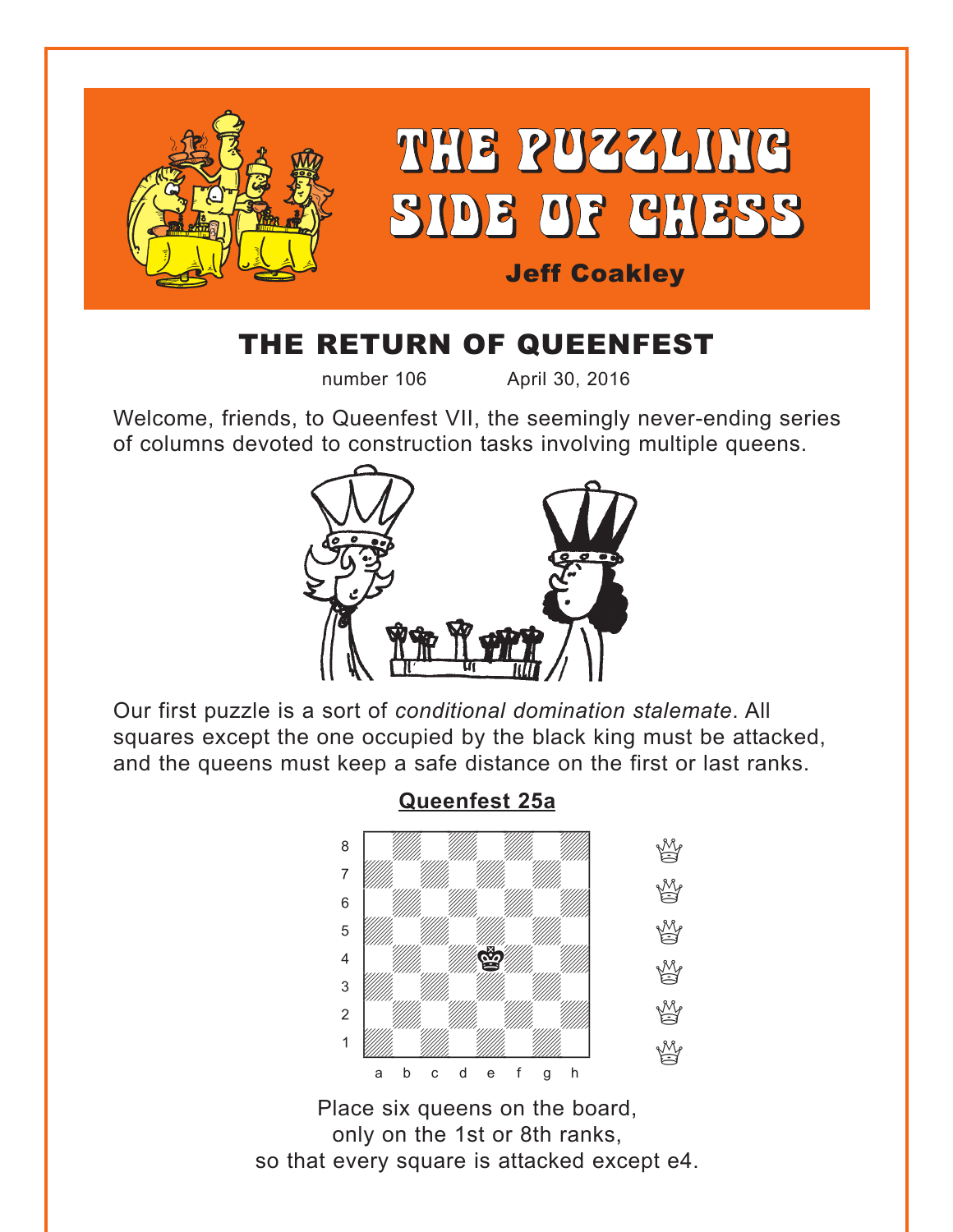<span id="page-1-0"></span>For those seeking complete domination, here's a slightly more challenging stipulation.



Place six queens on the 1st or 8th ranks so that every square is attacked.

Next we shift from domination to *independence* with an interesting nine queen task by Dutch composer Wim Bodlaender.



**[Queenfest 26](#page-4-0)**

Place nine queens and one king on the board so that no queen is attacked by any other queen.

Earlier *Queenfest* columns will eventually be available in the archives. Depending on when you read this, they may already be there. For now, a handy chart at the end of the solution pages summarizes the current results of our grand quest.

In this week's final problem, there is no requirement for the position to be legal. The number of queens is unlimited.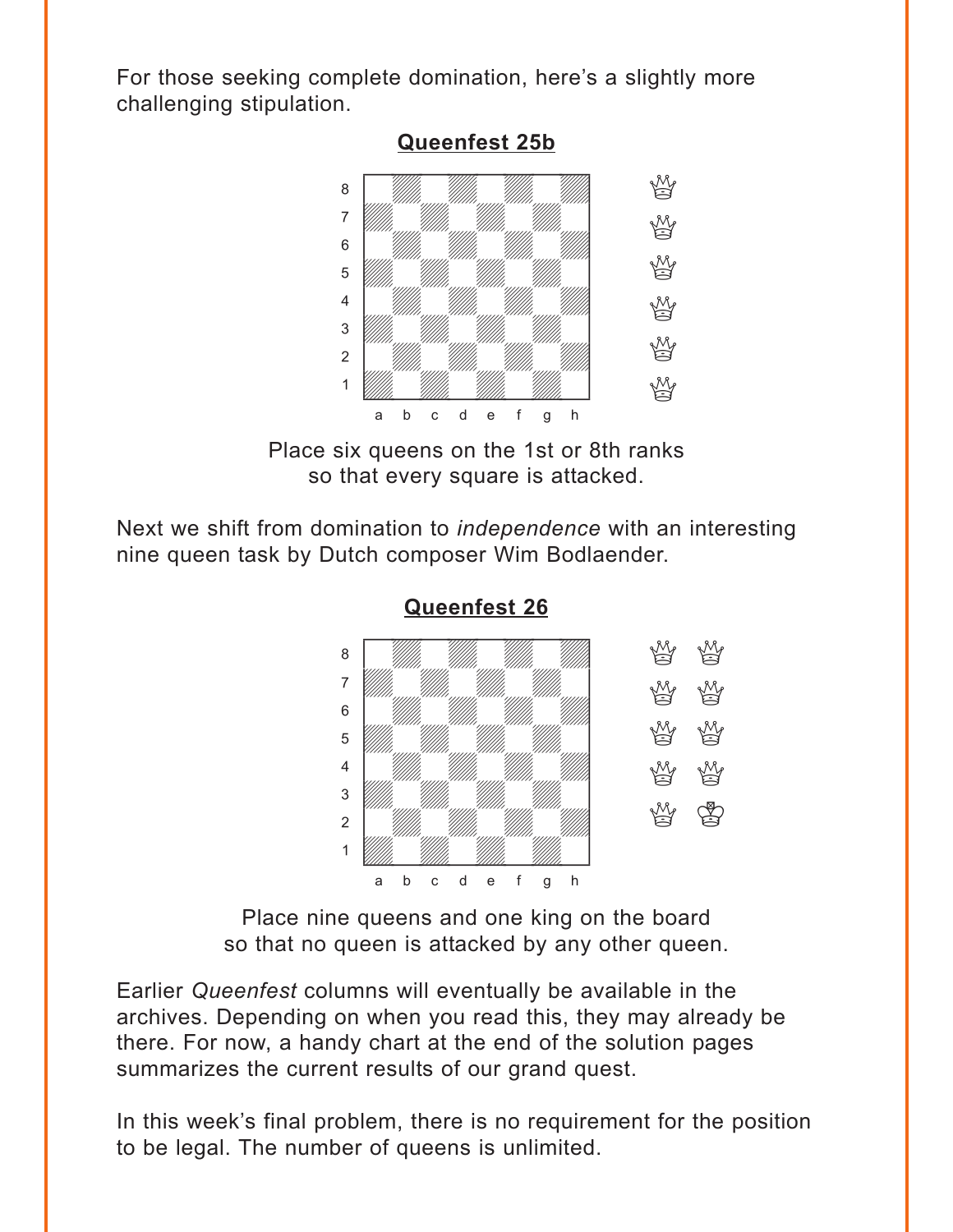<span id="page-2-0"></span>

## \*\*\*\*\*\*\*\*\*\*\*\*\*\*\* \*\*\*\*\*\*\*\*\*\*\*\*\*\*

Compose a position with a white king and the maximum number of queens against a lone black king so that there is no mate in one. What is the maximum?



The New Queen of Chess **Hou Yifan** 2016 Women's World Champion

## **Queenfest 27**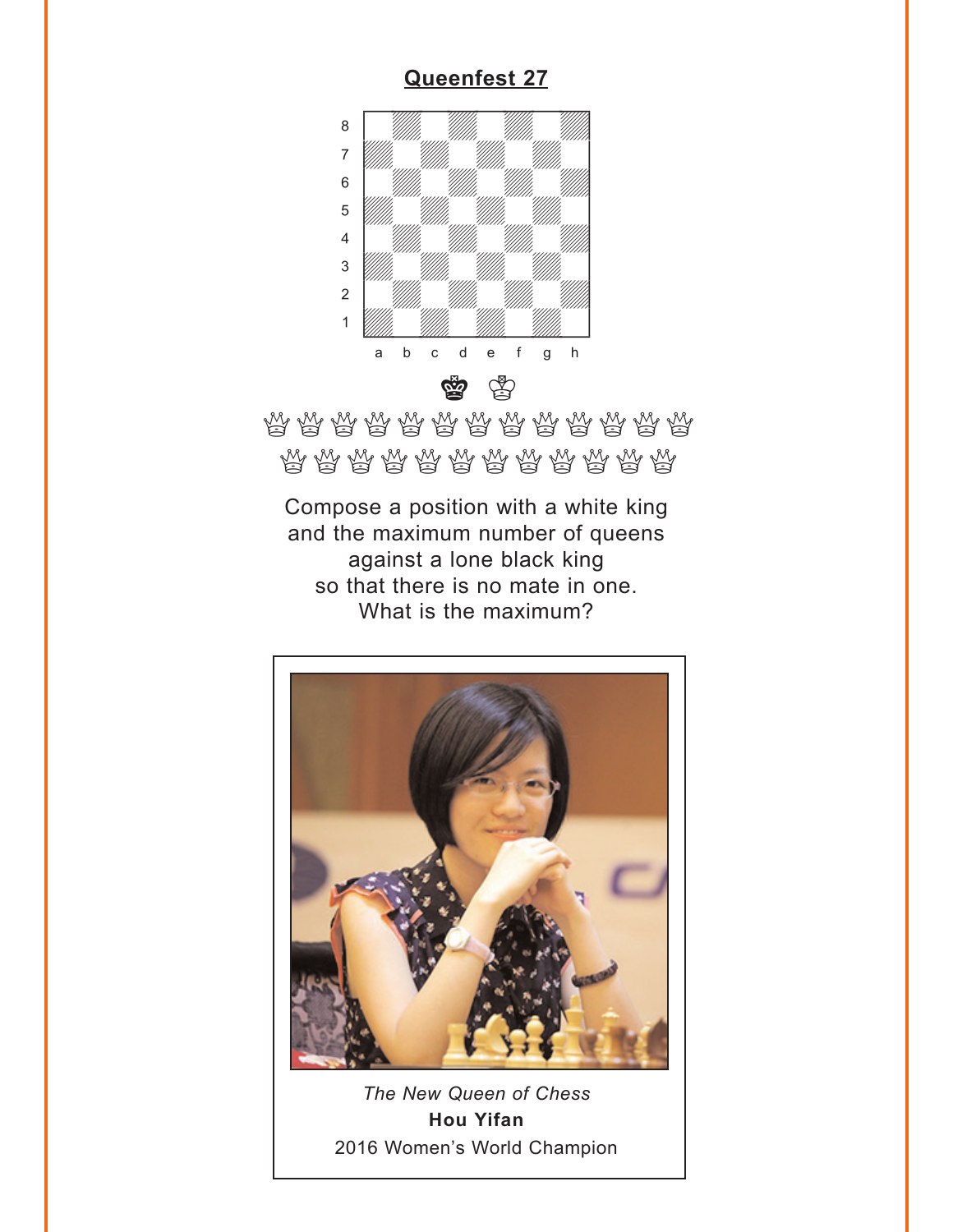## <span id="page-3-0"></span>**SOLUTIONS**

Problems 25ab and 27 by J. Coakley, *Puzzling Side of Chess* (2016).

*PDF hyperlinks*. You can advance to the solution of any puzzle by clicking on the underlined title above the diagram. To return to the puzzle, click on the title above the solution diagram.



**[Queenfest 25a](#page-0-0)**

Every square except e4 is attacked. Stalemate.

There are many other solutions.



**[Queenfest 25b](#page-1-0)**

Every square is attacked.

Two other solutions: Qb8 Qc8 Qd1 Qe1 Qf8 Qg8 Qb1 Qc8 Qd1 Qe1 Qf8 Qg1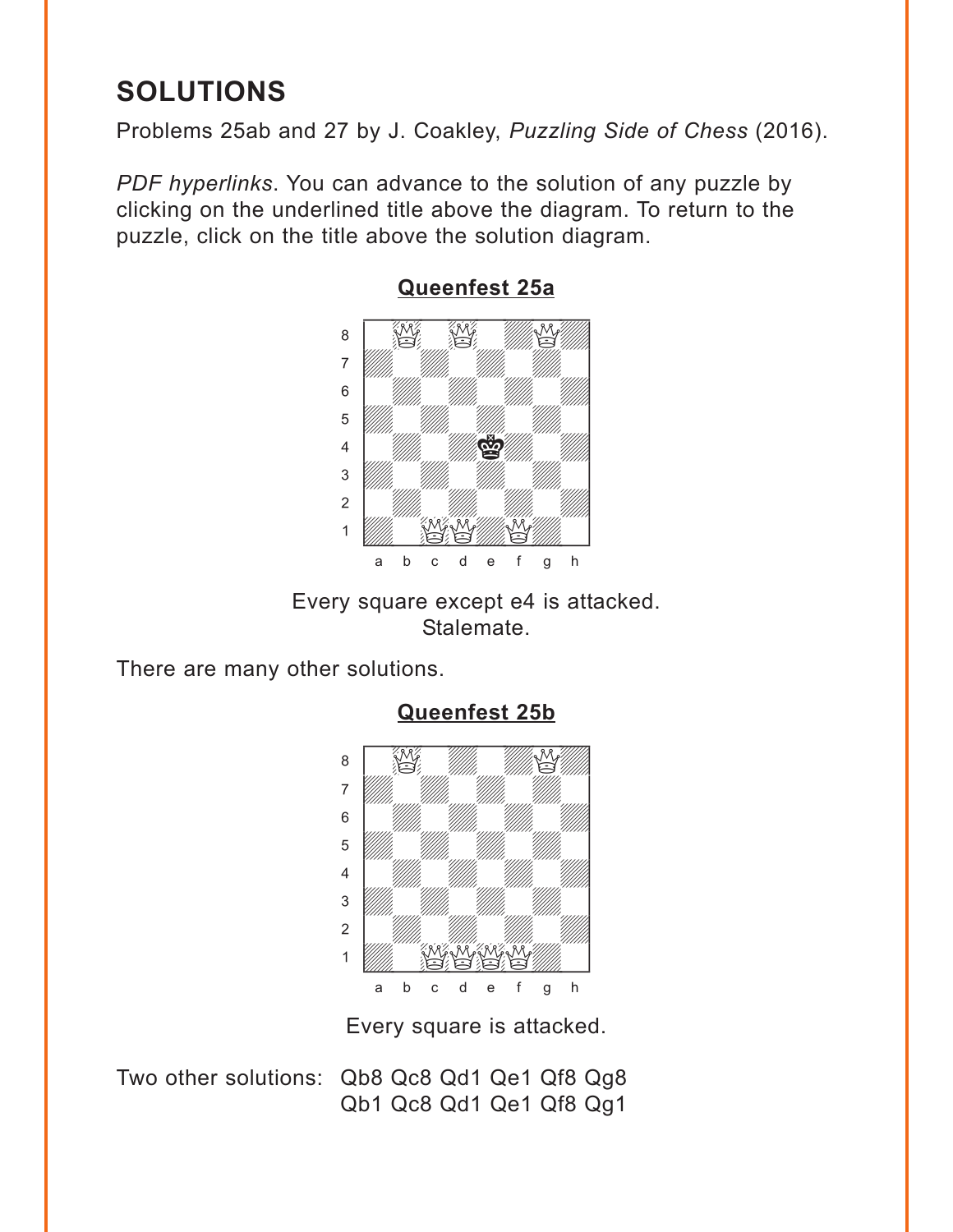<span id="page-4-0"></span>Queenfest 26 Wim Bodlaender 2004 **Chess Variants Pages** 



No queen is attacked by another queen.

Queenfest 27



25 queens, no mate in 1. The black king could also stand on g8 or h7.